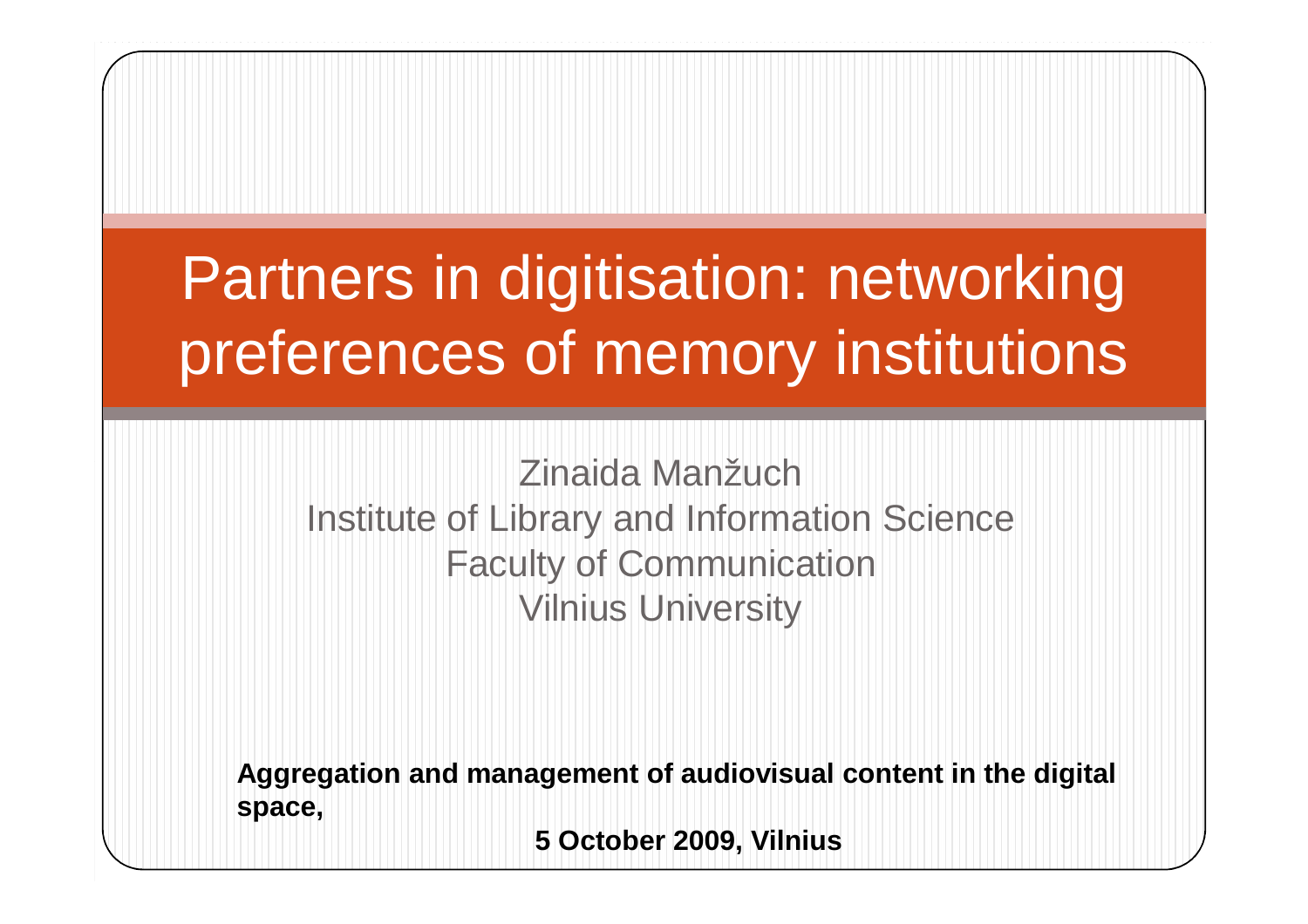## **Outline**

**Aim** – to analyse collaborative networks<br>developed by memory institutions and do developed by memory institutions and determine collaboration patterns

#### **Presentation contents:**

- Collaboration: concept and demand
- Collaboration type
- Collaborative networks research design
- Research findings
- Conclusions
- This presentation is based on the research carried out in NUMERIC project (http://www.numeric.ws/)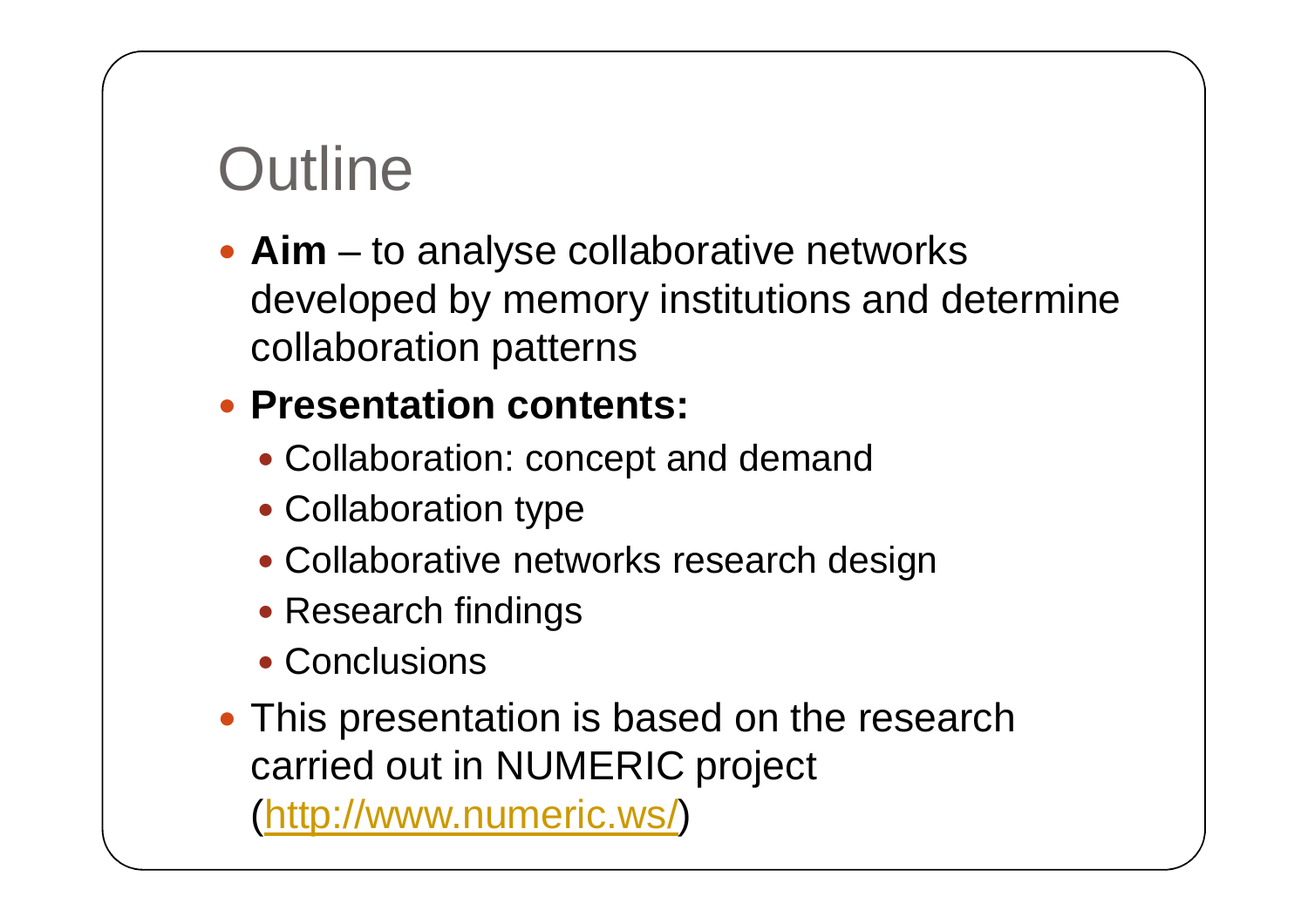What is networking and why should we care?

- Collaborative networks interorganisational relationships aimed at solving complex tasks
- Network society
- Digitisation as a "complex task"
	- Large-scale initiatives
	- The challenge of developing quality services
	- Inability to accumulate all resources in one institution
	- Long-term responsibility
- Collaboration objectives:
	- Improvement of organisation's internal processes/existent services (resource sharing approach)
	- Re-inventing products/services to meet external demands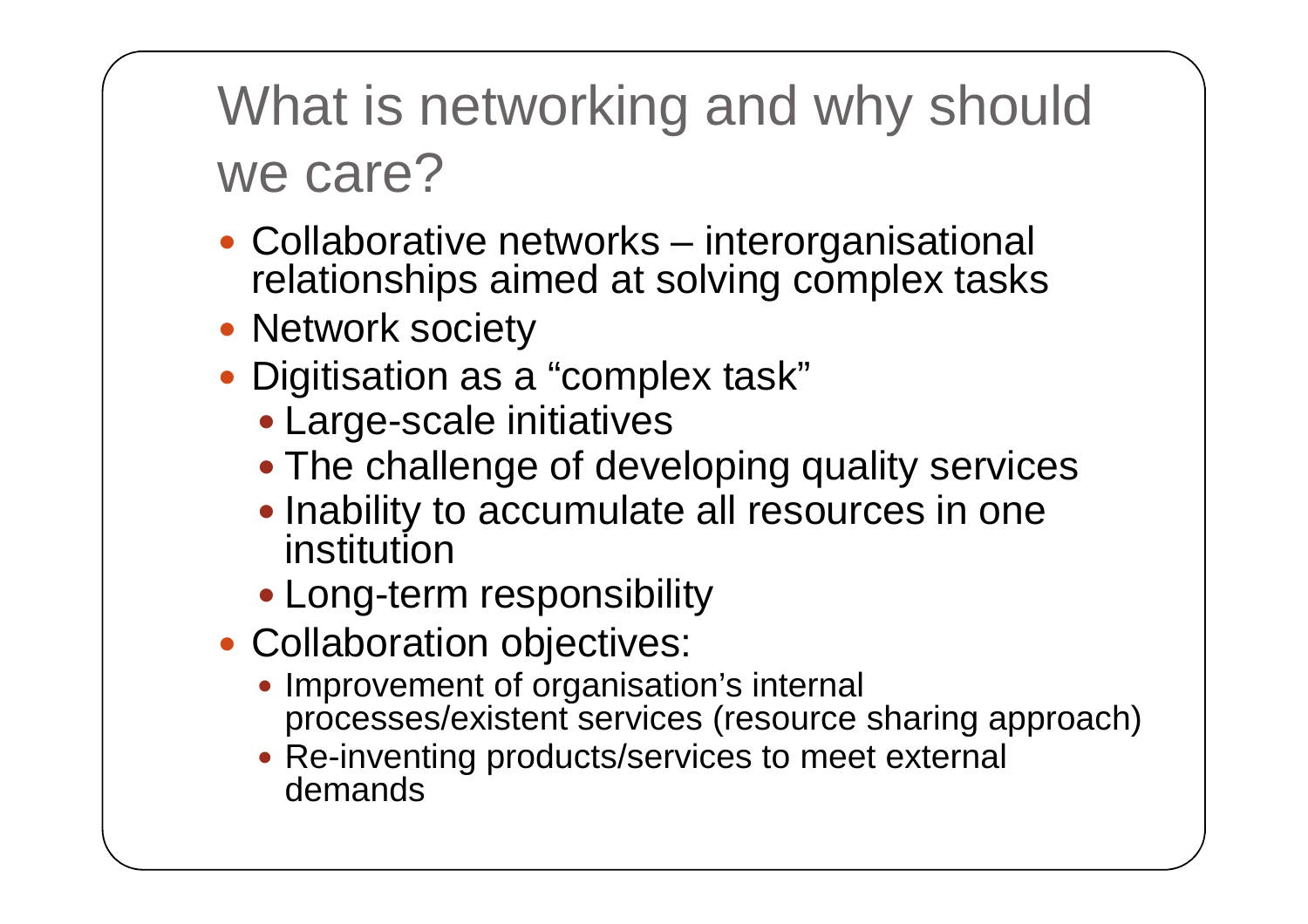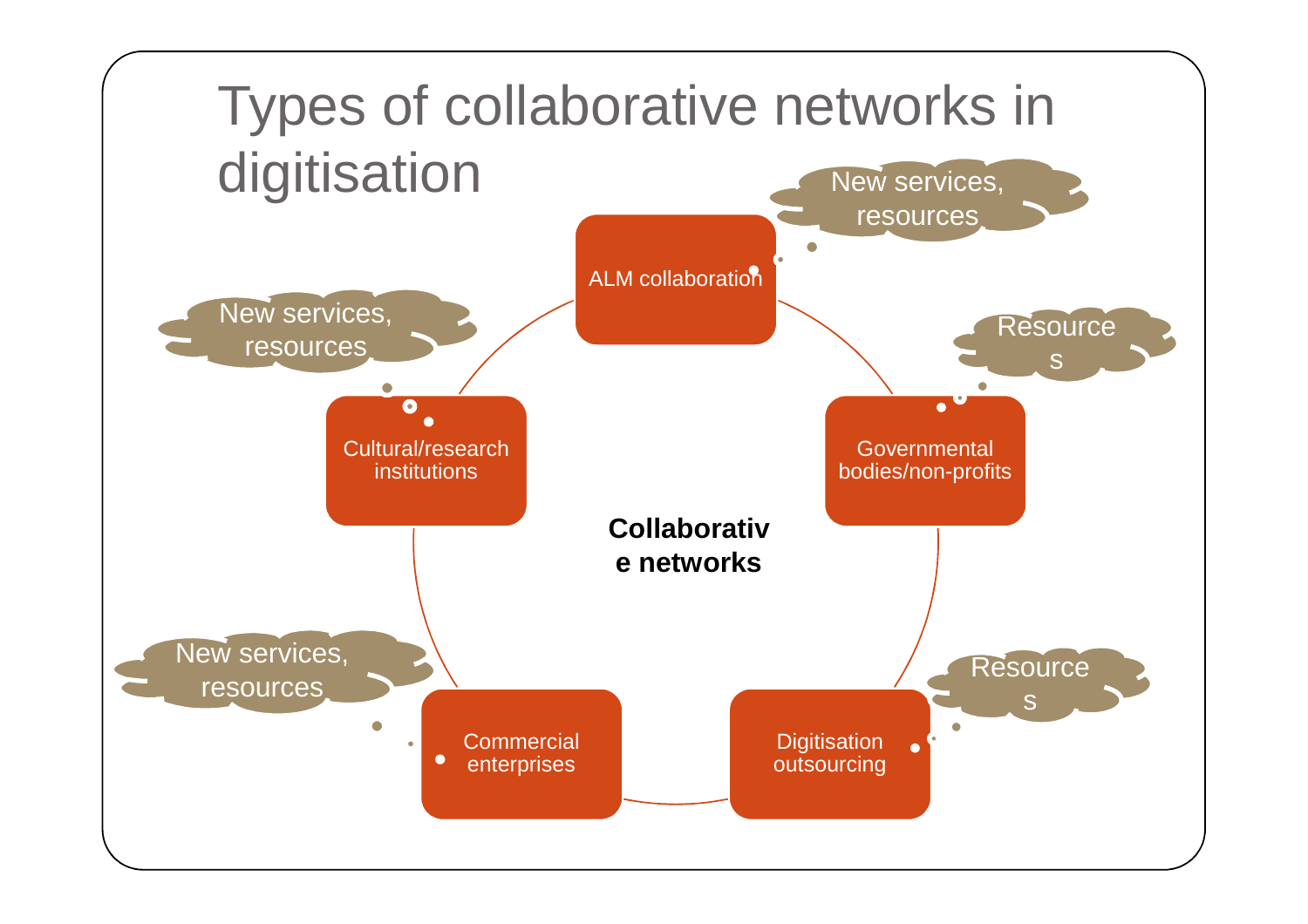# Analysis of collaborative networks

#### **Research questions:**

- To what extent archives, libraries and museums engage in collaborative networks?
- What types of partners/contractors archives, libraries and museums tend to collaborate with the most?
- What are the differences between collaborative networks of archives, libraries and museums?
- Distinction between partners and contractors (outsourcing)
- **Data source:** NUMERIC survey early answers (587 respondents)
- **Method:** content analysis of comments
- **Respondents:** 
	- 134 (24% of all respondents) institutions commented on partners
	- 200 (34% of all respondents) institutions commented on contractors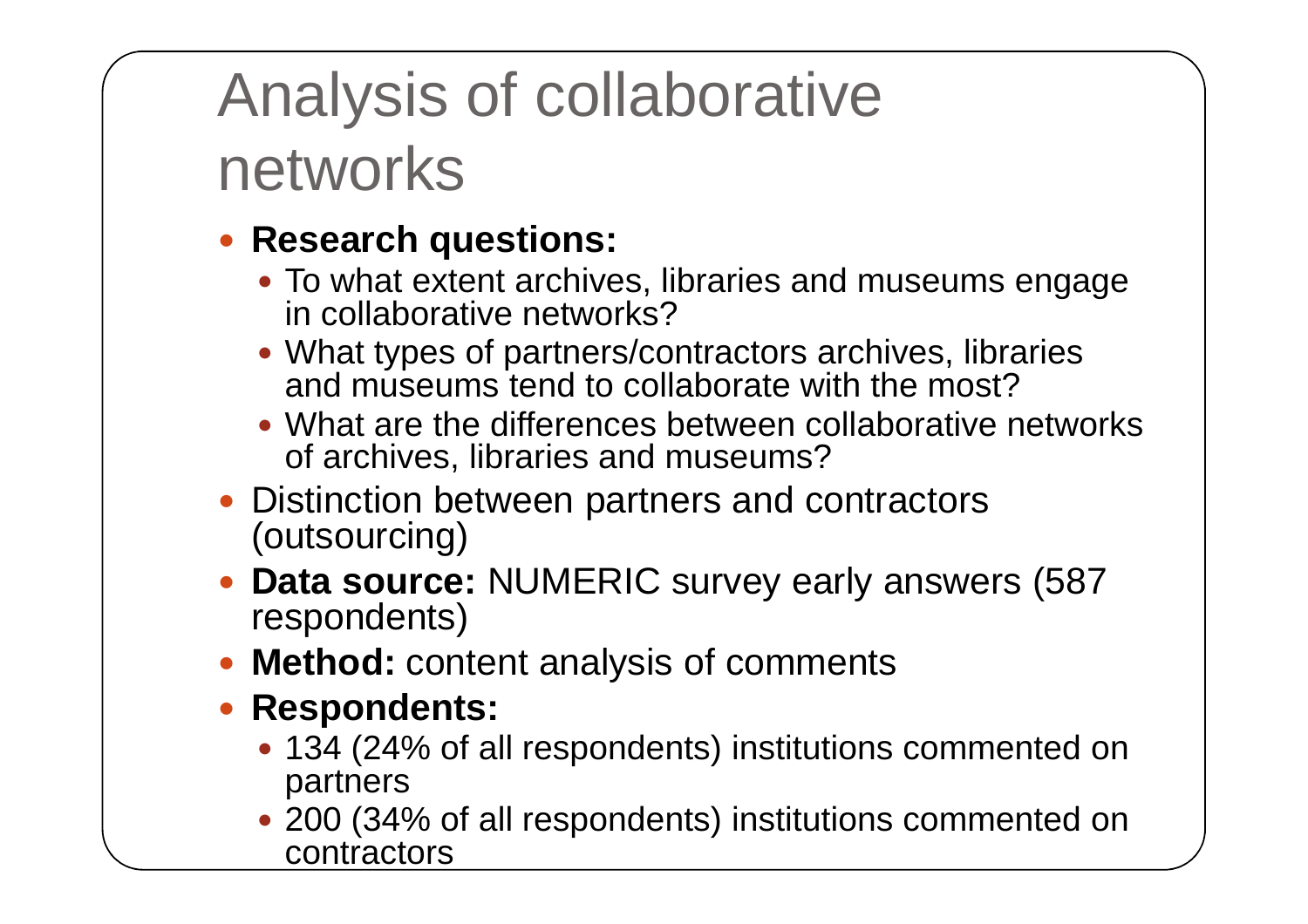# Findings of research

Networks of partners: size, composition & partner visibility

 Comparative view on ALM partner networks Networks of contractors: size, composition & partner visibility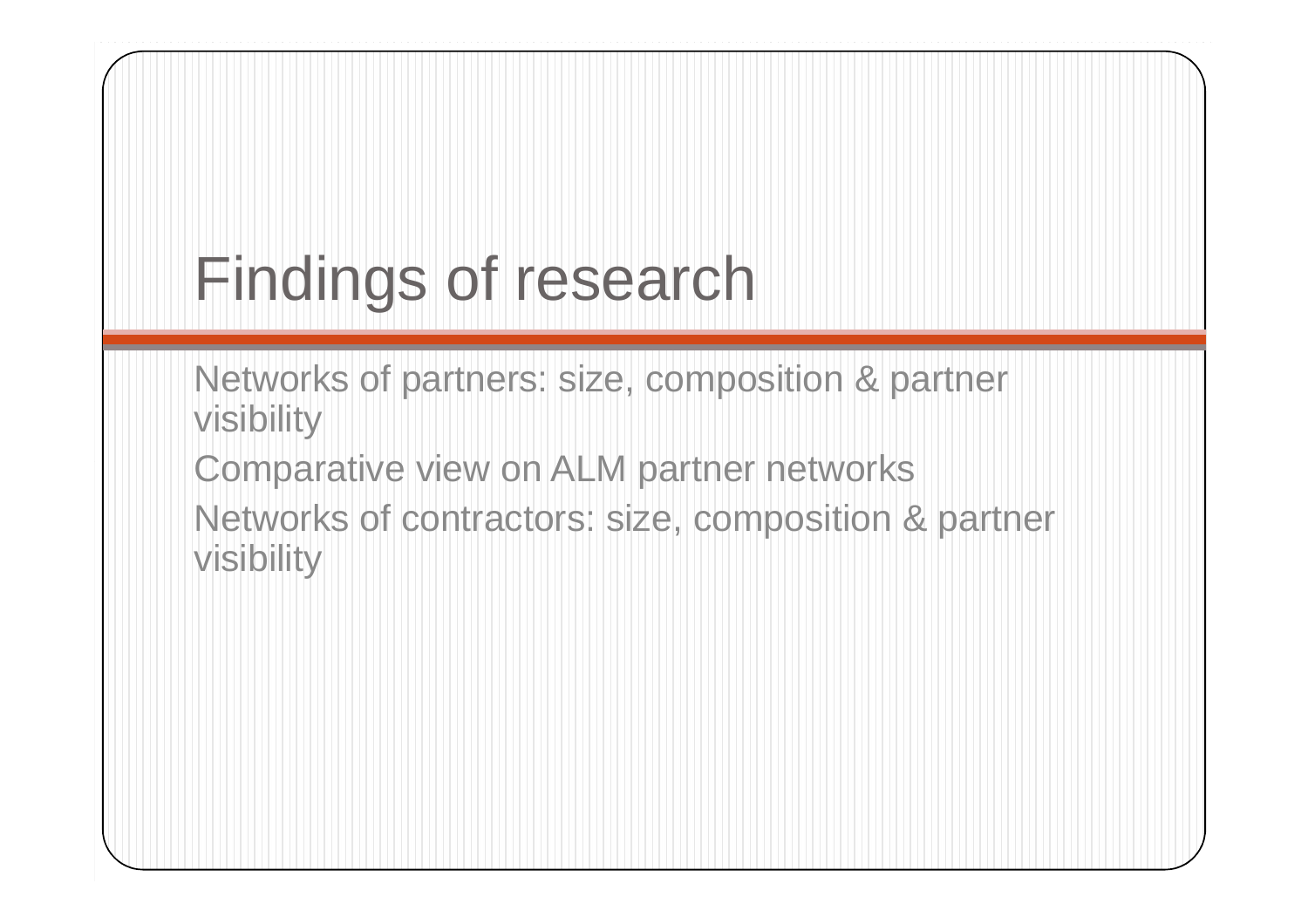#### Networks of partners: size

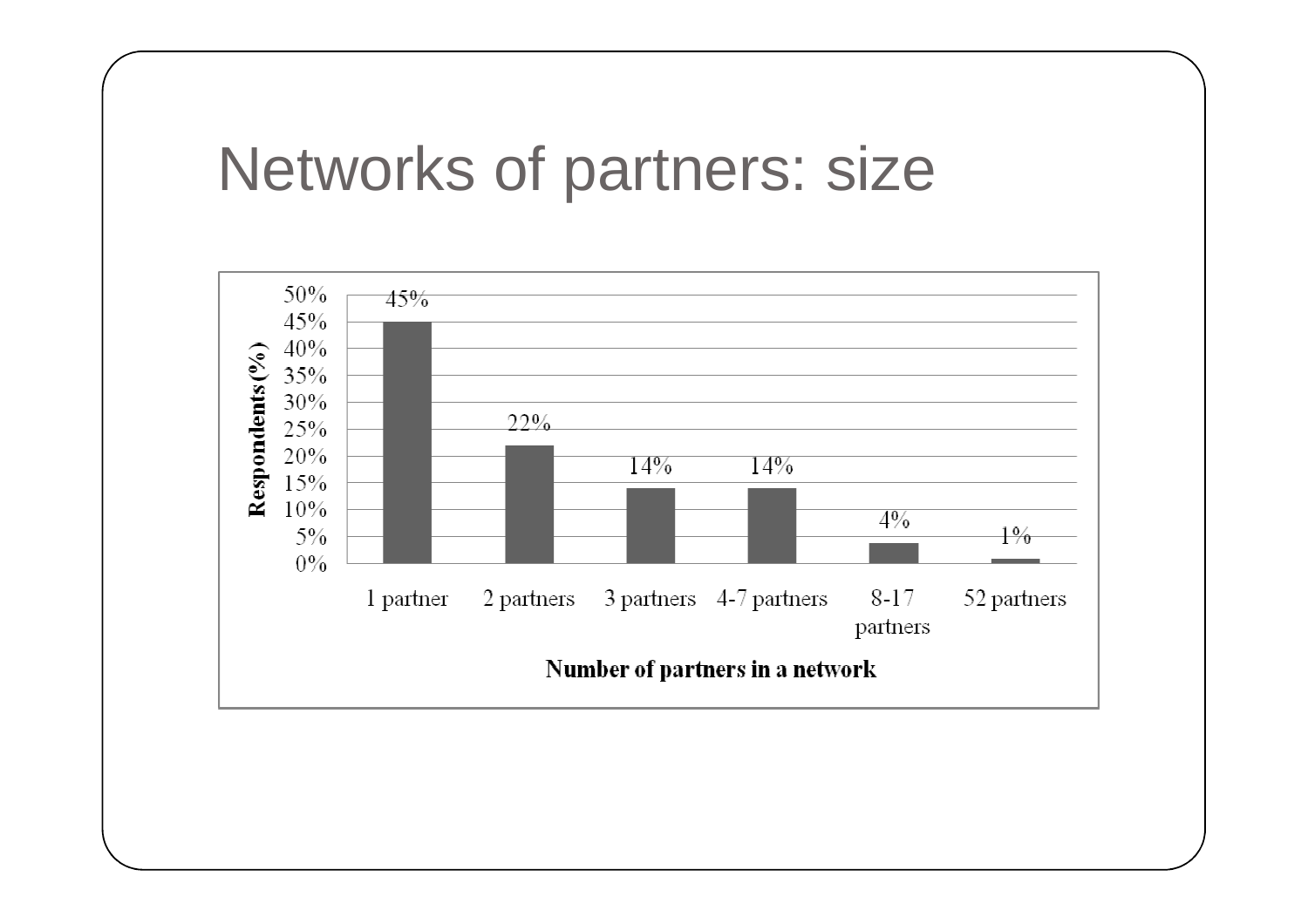### Networks of partners: composition & visibility

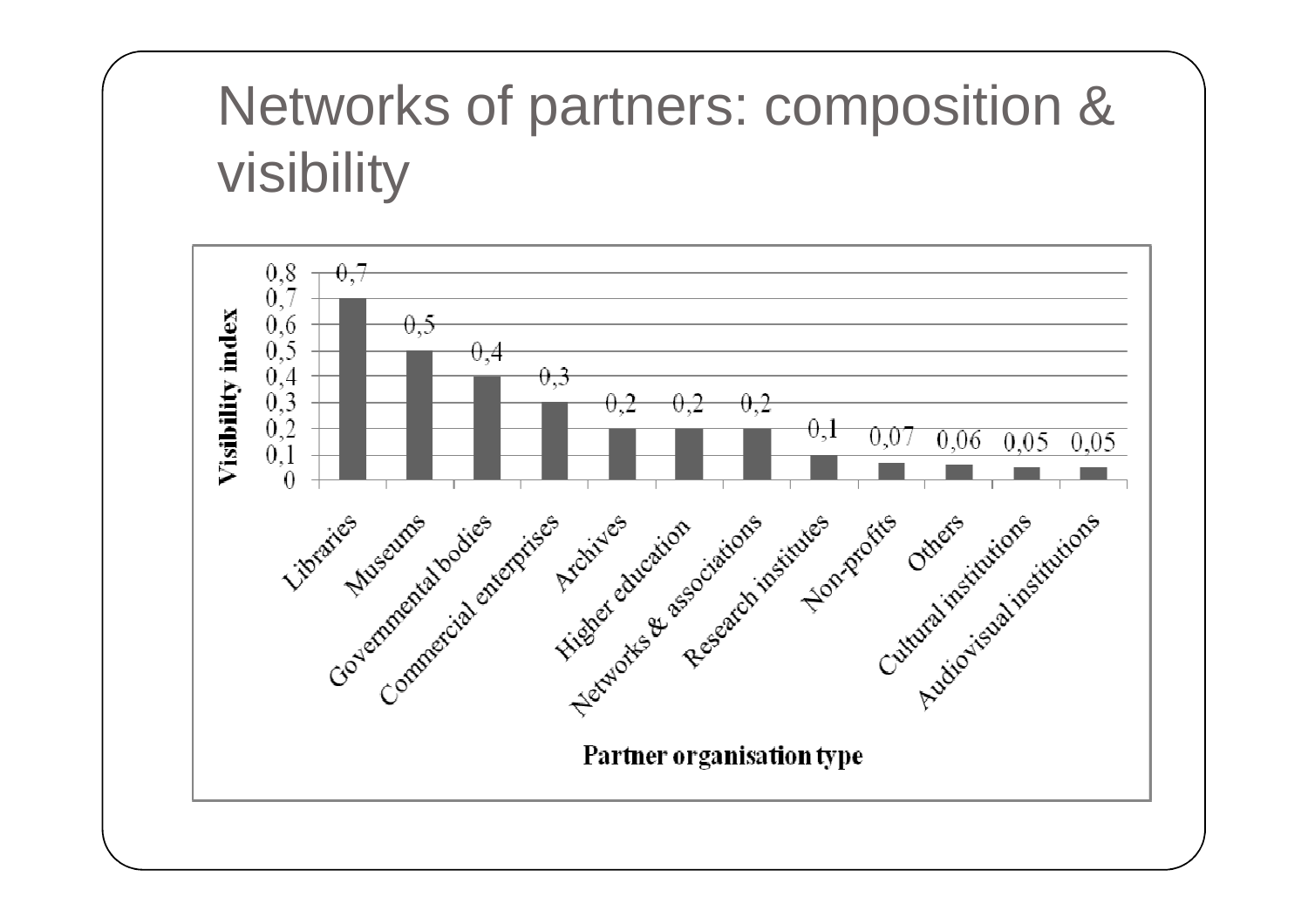### Networks of partners: ALM comparison

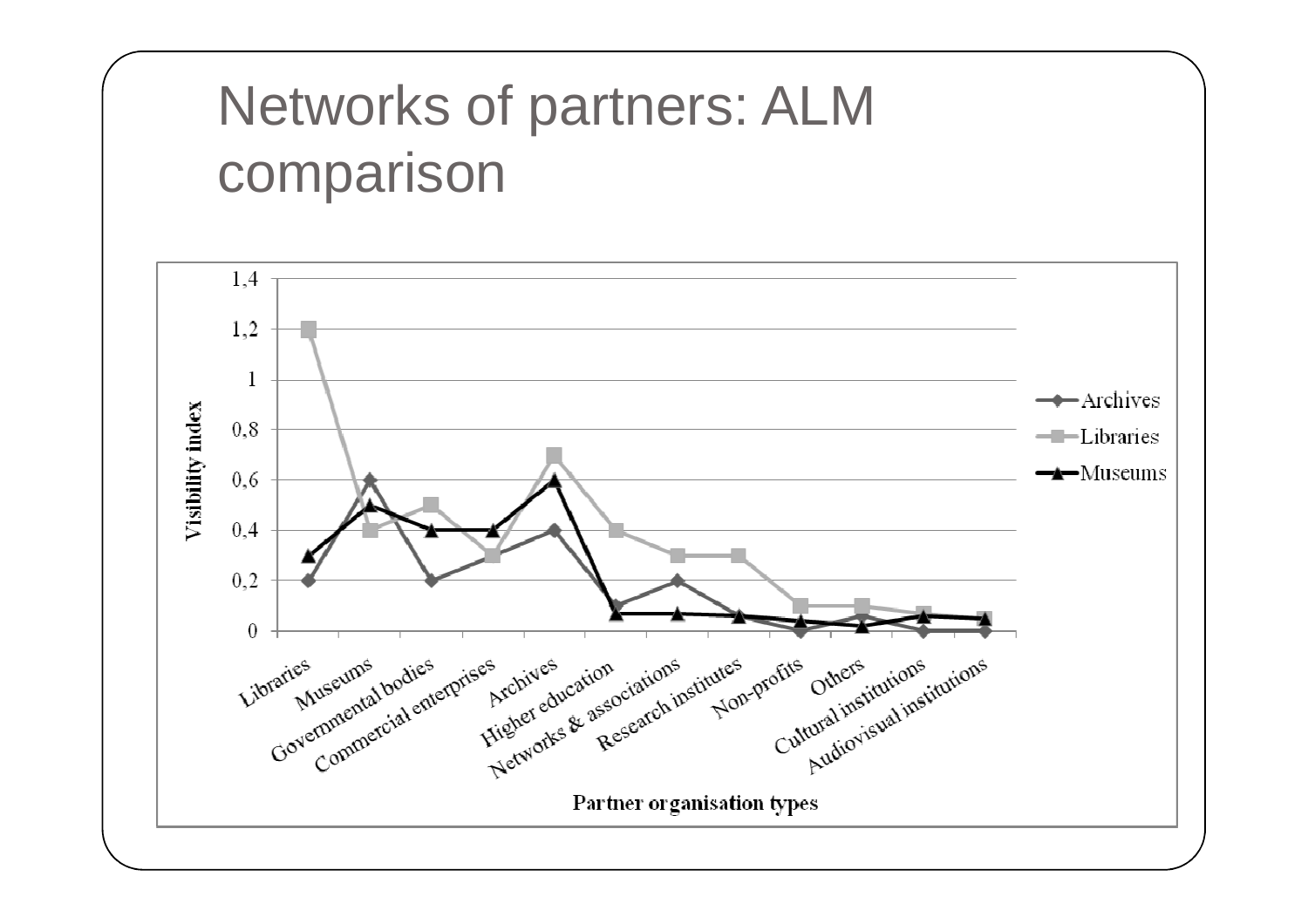#### Networks of contractors: size

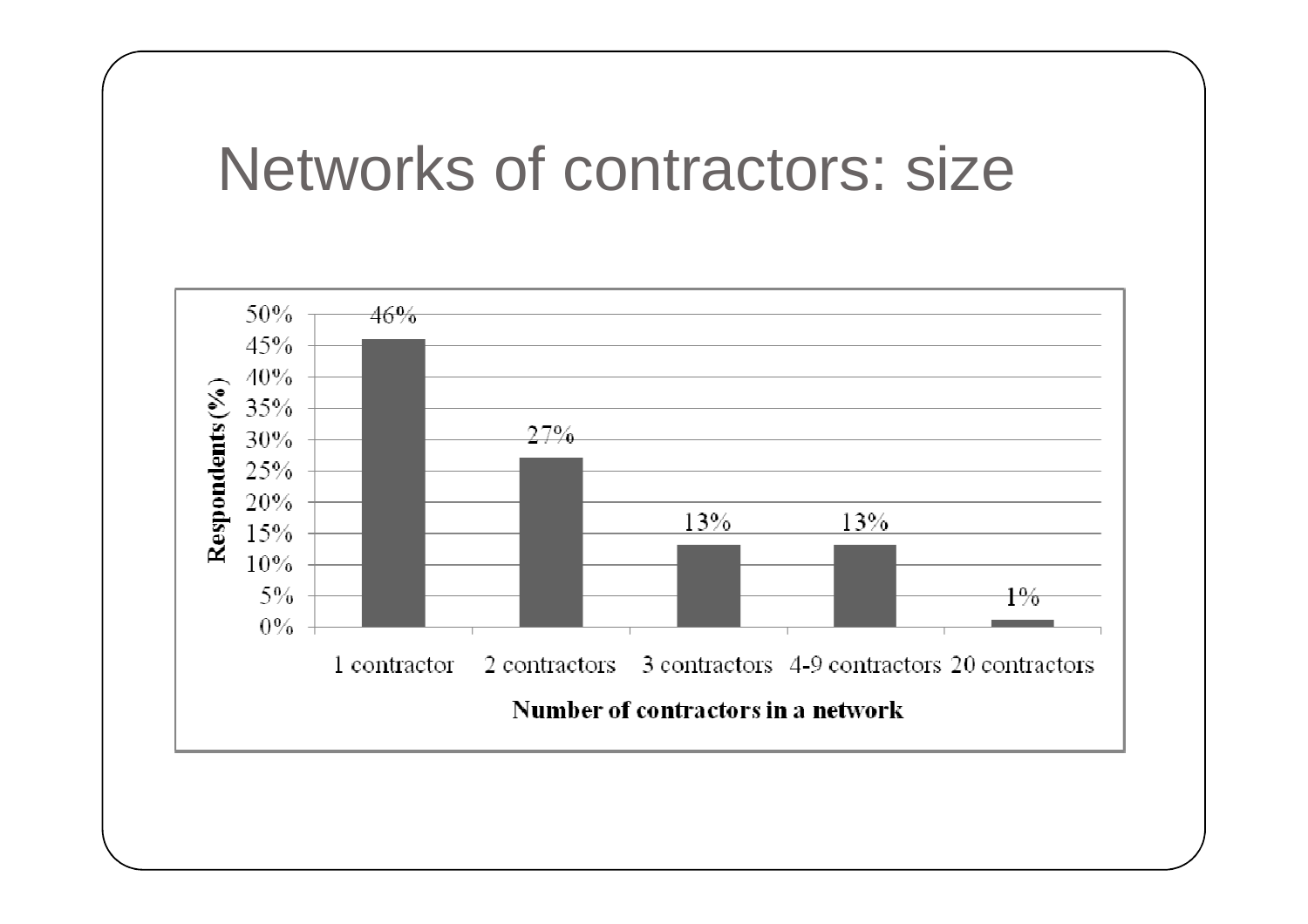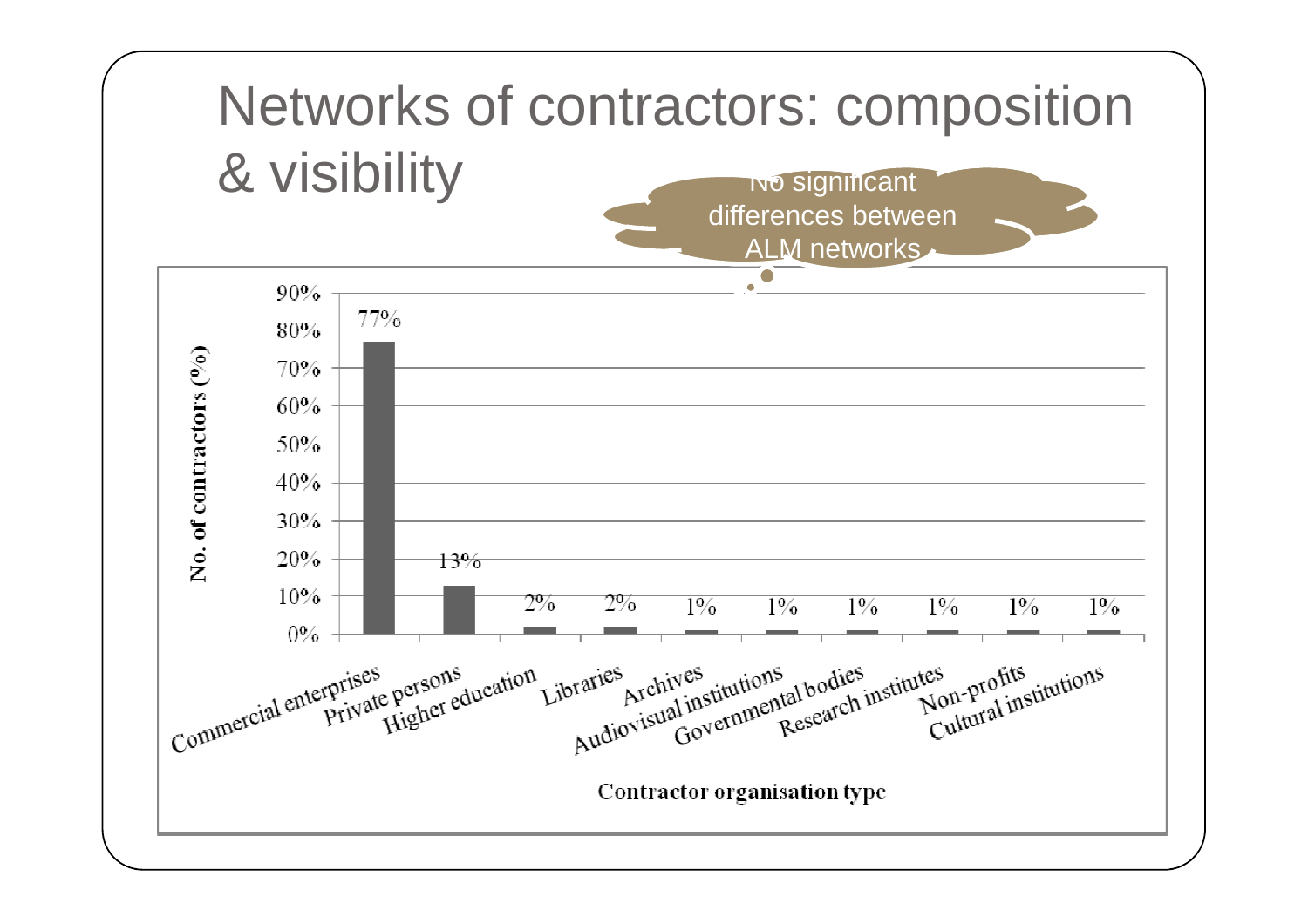### **Conclusions**

- Low engagement into collaboration practices
- Preferences for safe and well-known collaboration types
- Orientation at resource sharing but less at developing new services
- Libraries the most active collaborators
- Archives & museums more open to networking with institutions of other type
- The need for further research and qualitative data:
	- What are the goals and expected outcomes of collaboration?
	- What are the relationships with current partners/contractors?